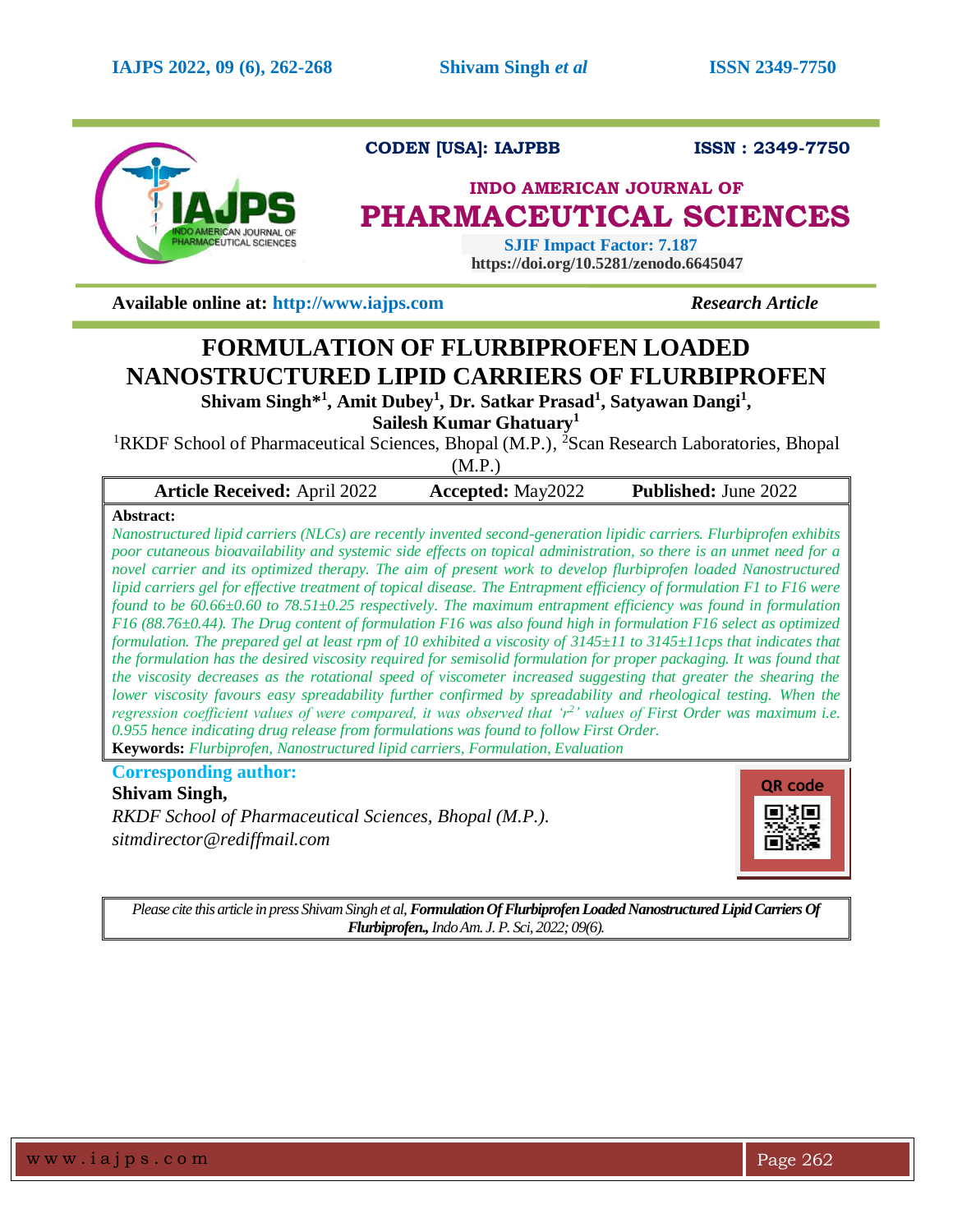#### **INTRODUCTION:**

In recent years, it has become evident that the development of novel drugs is insufficient for guaranteeing progress in drug therapy. Exciting experimental data obtained in-vitro is often followed by disappointing results in the in-vivo or clinical situation. Predominant reason for this failure are the insufficient drug concentration in the body, high drug toxicity because of extensive distribution, poor drug solubility in formulation and high drug fluctuation or inter subject variability of plasma drug level [1] .

A promising approach to overcoming this problem is the development of feasible drug delivery system. During the past decades, some strategies have been developed such as nano-sized drug carrier system [2], which is a great approach in drug delivery with the promising features of protection of drug from degradation and cleavage, controlled release and the delivery of drug molecules to the target sites [3]. Drug carrier materials play a significant role in delivery of drug. These carriers can be processed into different release system such as microspheres, microcapsules and nanoparticle [4]. Lipid nanoparticles made with a solid matrix is derived with the help of pharmaceutical nanotechnology which gains a huge impact on the pharmaceutical field. Generally a solid lipid nanoparticle is composed of physiological lipids disposed in an aqueous surfactant solution. It has certain benefits like improvement in solubility, bioavailability and also improvement in drug therapy [5].

There are some drawbacks such as loading insufficiency due to formation of perfect crystalline structure, drug expulsion and also high water content in the preparation [6,7]. In order to overcome these drawbacks a new drug carrier system is developed known as nanostructured lipid carriers (NLCs). NLCs are a blend of a solid and the liquid lipids that form an imperfection in lipid matrix in which high amount of drug can accommodate. Problems like drug expulsion, loading insufficiency also reduced with the introduction of the NLCs. NLCs are the asset in the terms of targeted drug delivery of the drug to the respective organ of the body such as brain targeting and tumor targeting [8,9].

Nanostructured lipid carriers (NLCs) are a type of submicron particulate drug delivery system based on mixture of solid lipids with spatially incompatible liquid lipids [10]. The usual particle diameters of the NLCs are in the range of approximately 10–1000 nm. It remains solid at room temperature. It has various advantages like controlled release of drug from the carrier, biocompatible lipids, feasible to produce on

large scale using the existing machinery, avoid first pass metabolism and drug protection from biochemical degradation [11].

Topical drug delivery offers many advantages over oral delivery, such as avoidance of first-pass metabolism, targeting of the active ingredients for a local effect, and patient compliance. However, the achievement of dermal and transdermal delivery needs to conciliate difficulties in permeation across skin barrier at different levels (skinsurface, epidermis, dermis, and hypodermis). Nanostructured lipid carriers (NLCs) are recently invented secondgeneration lipidic carriers. Flurbiprofen exhibits poor cutaneous bioavailability and systemic side effects on topical administration, so there is an unmet need for a novel carrier and its optimized therapy. The aim of present work to develop flurbiprofen loaded Nanostructured lipid carriers gel for effective treatment of topical disease.

#### **MATERIAL AND METHOD:**

#### **Preparation of Flurbiprofen loaded Nanostructured lipid carriers:**

Nanostructured lipid carriers were prepared by using microemulsion technique[71-72] and o/w microemulsions were initially prepared. The oil phase, lipophilic surfactant and continuous phase used are glyceryl tripalmitate, soy lecithin and pluronic F-68 (hydrophilic surfactant) respectively. The lipid and soy lecithin were melted at 70oC and the drug was added with constant stirring. 10 ml of aqueous surfactant solution containing pluronic F-68 heated at the same temperature was added to the melted lipid with mechanical stirring for 15 min. A clear microemulsion was obtained at a temperature close to the melting point of the lipid used. Stearyl amine was used as a positive charge inducer and added to melted lipid. Nanostructured lipid carrierswere obtained by dispersing the warm  $o/w$ microemulsion which is added drop wise into ice cold water in a beaker under continuous stirring. After completion of stirring, the Nanostructured lipid carriersdispersion was subjected to ultrasonication for 15 min [10].

#### **Preparation of Gel Base:**

Carbopol 934 (1-3% w/v - Nanostructured lipid carriers based gel formulation i.e. G-1 of 1% w/v, G-2 of 2% w/v, G-3 of 3% w/v) was accurately weighed and dispersed into double distilled water (80ml) in a beaker. This solution was stirred continuously at 800 rpm for 1 hour and then 10ml of propylene glycol was added to this solution. The obtained slightly acidic solution was neutralized by drop wise addition of 0.05 N sodium hydroxide solutions, and again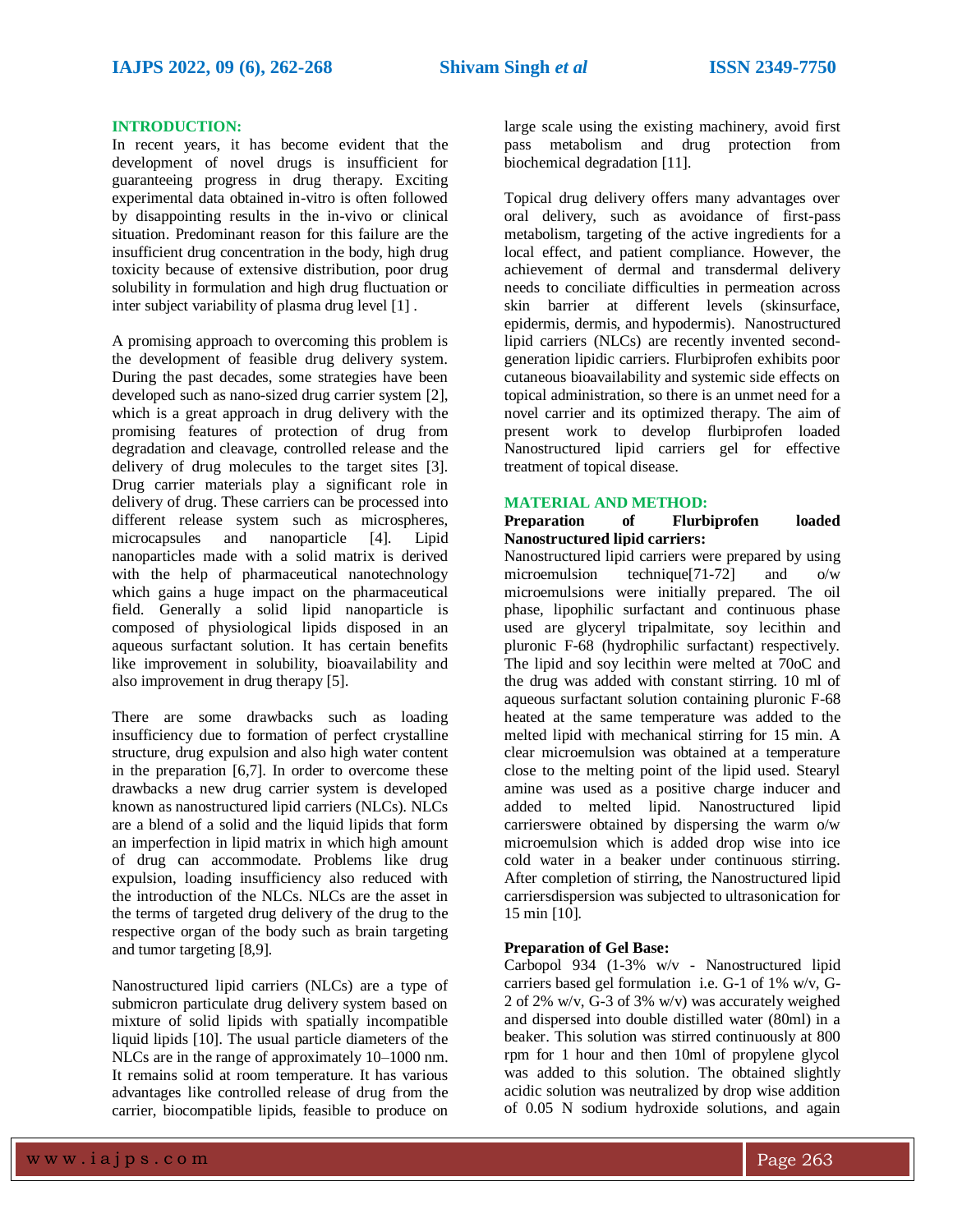mixing was continued until gel becomes transparent. Volume of gel was adjusted to 100 ml and then sonicated for 10 min on bath sonicator to remove air bubbles. Final pH of the gel base was adjusted to 6.5. The same procedure was used to formulate Nanostructured lipid carriers containing gel in which previously prepared Nanostructured lipid carriers was added. Nanostructured lipid carriers preparation corresponding to 5% w/w of drug was incorporated into the gel base to get the desired concentration of drug in gel base[11].

#### **Study on the Effect of Lipid Quantity:**

The effect of lipid quantity on the particle size was studied by varying one parameter, keeping the others constant. Three different batches of Nanostructured lipid carrierswere prepared corresponding to varying concentrations of lipid such as 50, 100 and 200 mg keeping the amount of soy lecithin (1% w/w), stearyl amine (1% w/w), pluronic F-68 (1% w/v), stirring time (3 hours) and stirring speed (1500 rpm) constant.

#### **Effect of stirring time:**

Five different batches of Nanostructured lipid carriers were prepared corresponding to 1, 2, 3, 4, 5 hours of stirring time keeping the lipid concentration (50 mg),

soy lecithin  $(1\% \t w/w)$ , stearyl amine  $(1\% \t w/w)$ , pluronic F-68  $(1\% \text{ w/v})$  and stirring speed  $(2000)$ rpm) constant.

#### **Effect of stirring speed:**

Four different batches of Nanostructured lipid carrierswere prepared corresponding to 1000, 1500, 2000 and 2500 rpm of stirring speed keeping the lipid concentration (50 mg), soy lecithin (1% w/w), stearyl amine (1% w/w), pluronic F-68 (1% w/v) and stirring time (4 hours) constant.

### **Effect of surfactant concentration:**

Four different batches of Nanostructured lipid carriers were prepared corresponding to 0.5%, 1%, 1.5% and 2% w/v of pluronic F-68 keeping the lipid concentration (50 mg), soy lecithin (1% w/w), stearyl amine (1% w/w), stirring time (4 hours) and stirring speed (2000 rpm) constant.

#### **Preparation of drug loaded Nanostructured lipid carriers batches:**

One optimized formulation of drug loaded Nanostructured lipid carriers were prepared by microemulsion method.

| Table 1: Composition of optimized batch |                               |  |  |
|-----------------------------------------|-------------------------------|--|--|
| <b>Components</b>                       | <b>Formulation code (F16)</b> |  |  |
|                                         |                               |  |  |
| Lipid                                   | 50                            |  |  |
| Soy lecithin                            |                               |  |  |
| Stearyl amine                           |                               |  |  |
| Pluronic F-68 $(1\%$ w/v)               |                               |  |  |
| Stirring speed                          | 2000                          |  |  |
| Stirring time                           |                               |  |  |

#### **Table 1: Composition of optimized batch**

#### **Evaluation of Nanostructured lipid carriers [12] Particle size and zeta potential:**

Particle size and zeta potential of the Nanostructured lipid carrierswere measured by photon correlation spectroscopy using a Malvern Zetasizer the results shown in table 6.6.

#### **Entrapment efficiency:**

Entrapment efficiency was determined by dialysis method. Nanostructured lipid carriers entrapped Flurbiprofen were separated from the free drug by dialysis method. The above said formulations were filled into dialysis bags and the free Flurbiprofen dialyzed for 24 hours into 50 ml of phosphate buffer 7.4 saline. The absorbance of the dialysate was measured at 258 nm against blank phosphate buffer 7.4 saline and the absorbance of the corresponding blank phosphate buffer 7.4 saline was measured under the same condition. The concentration of free Flurbiprofen could be obtained from the absorbance difference based on standard curve. Standard curve was made by measuring the absorbance at 244.0 nm for known concentrations of Flurbiprofen solution. The entrapment efficiency of the drug was defined as the ratio of the mass of formulations associated drug to the total mass of drug the result was show in table 6.6 and 6.7.

#### **Total drug content:**

From the prepared nanostructured lipid carriers formulation 1ml of suspension is dissolved in the 10 ml of 7.4 PBS buffer and ethanol mixture. The amount of Flurbiprofen was determined using UV spectrophotometer at 244nm.The placebo formulation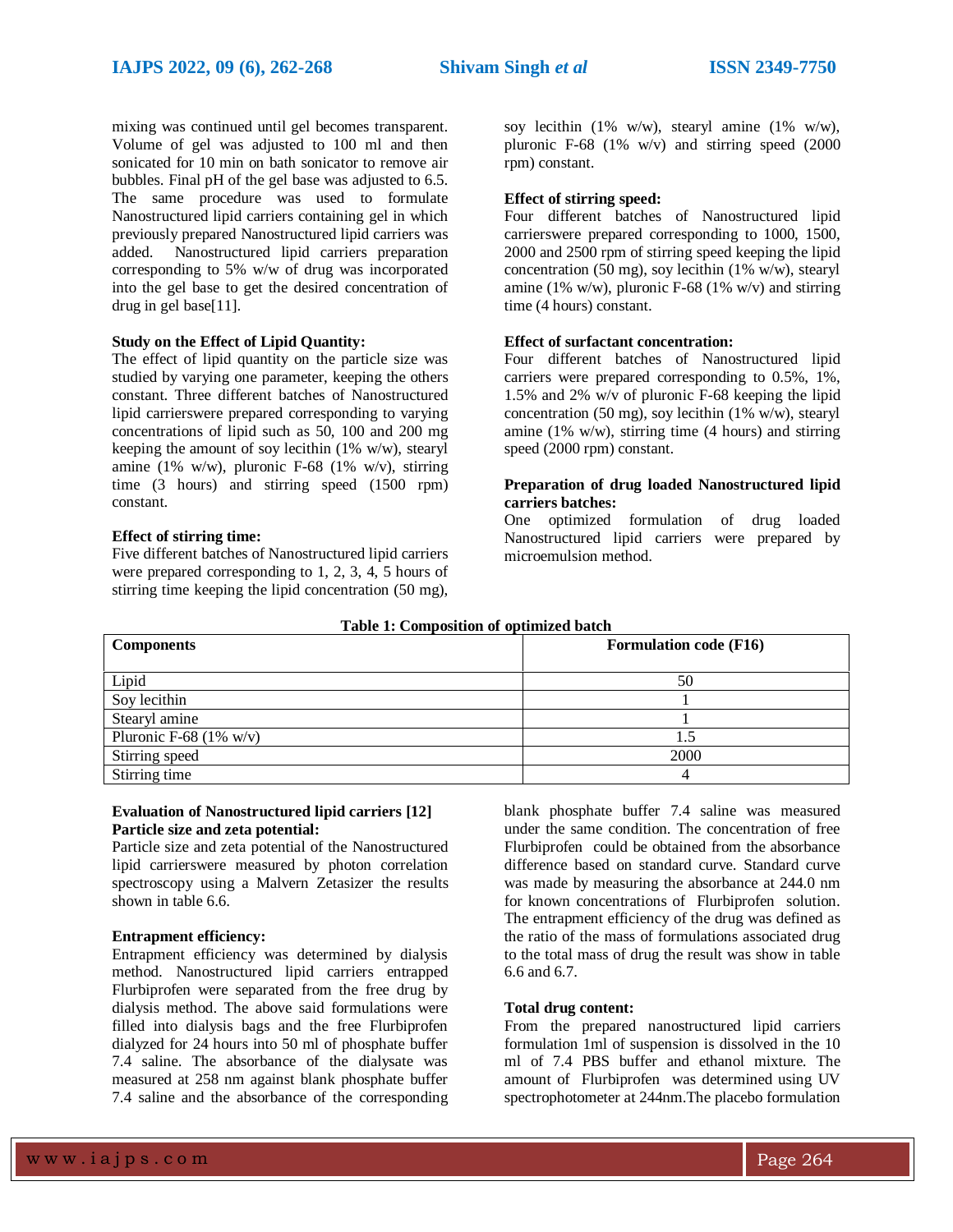prepared similarly to drug loaded nanostructured lipid carriers is used as blank. The total drug content was calculated.

#### *In vitro* **drug release in gastrointestinal fluids of different pH:**

The prepared Nanostructured lipid carriersdelivery system was evaluated for *in vitro* drug release. The drug release studies were carried out using USP XXII paddle type Dissolution test apparatus. The dissolution study was carried out in 900 ml dissolution medium which was stirred at 100 rpm maintained at  $37\pm0.2$ °C.

A weighed quantity of formulation (100 mg) was spread over the surface of dissolution media (900 ml) at  $37\pm0.2$ °C. Samples were withdrawn at different time interval and compensated with same amount of fresh dissolution medium. Volume of sample withdrawn was made up to 10ml by PBS (pH 7.4). The samples withdrawn were assayed spectrophotometrically at 244.0 nm for Flurbiprofen and using UV visible spectrophotometer. The release of Flurbiprofen was calculated with the help of Standard curve of Flurbiprofen.

The observations of drug release for the drug in uncoated formulation and coated formulation is tabulated in Table.

# **Evaluation of gel:**

#### **Measurement of viscosity**

Viscosity measurements of prepared topical Invasomes based gel were measured by Brookfield viscometer using spindle no. 63 with the optimum speed of 10rpm.

#### **pH measurements:**

pH of selected optimized formulations was determined with the help of digital pH meter. Before each measurement of pH, pH meter should be

calibrated with the help of buffer solution of pH 4, pH 7 and pH 9.2. After calibration, the electrode was dipped into the vesicles as long as covered by the vesicles. Then pH of selected formulation was measured and readings shown on display were noted [58].

### **Drug content:**

Accurately weighed equivalent to 100 mg of topical Invasomes gel was taken in beaker and added 20 ml of methanol. This solution was mixed thoroughly and filtered using Whatman filter paper no.1. Then 1.0 mL of filtered solution was taken in 10 mL capacity of volumetric flask and volume was made upto 10 mL with methanol. This solution was analyzed using UV-Spectroscope at λmax 244 nm.

### **Extrudability study:**

Extrudability was based upon the quantity of the gel extruded from collapsible tube on application of certain load [60]. More the quantity of gel extruded shows better extrudability. It was determine by applying the weight on gel filled collapsible tube and recorded the weight on which gel was extruded from tube.

# **Spreadibility:**

Spreadibility of formulation is necessary to provide sufficient dose available to absorb from skin to get good therapeutic response. It was determined by method reported by Multimer *et al.,* [61]. An apparatus in which a slide fixed on wooded block and upper slide has movable and one end of movable slide tied with weight pan.To determine spreadibility, placing 2-5 g of gel between two slide and gradually weight was increased by adding it on the weight pan and time required by the top plate to cover a distance of 10 cm upon adding 80 g of weight was noted. Good spreadibility show lesser time to spread.

| Spreadibility $(g.cm/sec) =$ | Weight tide to Upper Slide $\times$ Lenth moved on the glass slide |
|------------------------------|--------------------------------------------------------------------|
|                              | Time takento slide                                                 |

#### *In-vitro* **drug diffusion study:**

The *in-vitro* diffusion study is carried by using franz diffusion cell. Egg membrane is taken as semi permeable membrane for diffusion [62]. The franz diffusion cell has receptor compartment with an effective volume approximately 60 mL and effective surface area of permeation 3.14 sq.cms. The egg membrane is mounted between the donor and the receptor compartment. A two  $cm<sup>2</sup>$  size patch taken and weighed then placed on one side of membrane facing donor compartment. The receptor medium is

phosphate buffer pH 7.4. The receptor compartment is surrounded by water jacket so as to maintain the

temperature at  $32\pm0.5^{\circ}$ C. Heat is provided using a thermostatic hot plate with a magnetic stirrer. The receptor fluid is stirred by Teflon coated magnetic bead which is placed in the diffusion cell.

During each sampling interval, samples are withdrawn and replaced by equal volumes of fresh receptor fluid on each sampling. The samples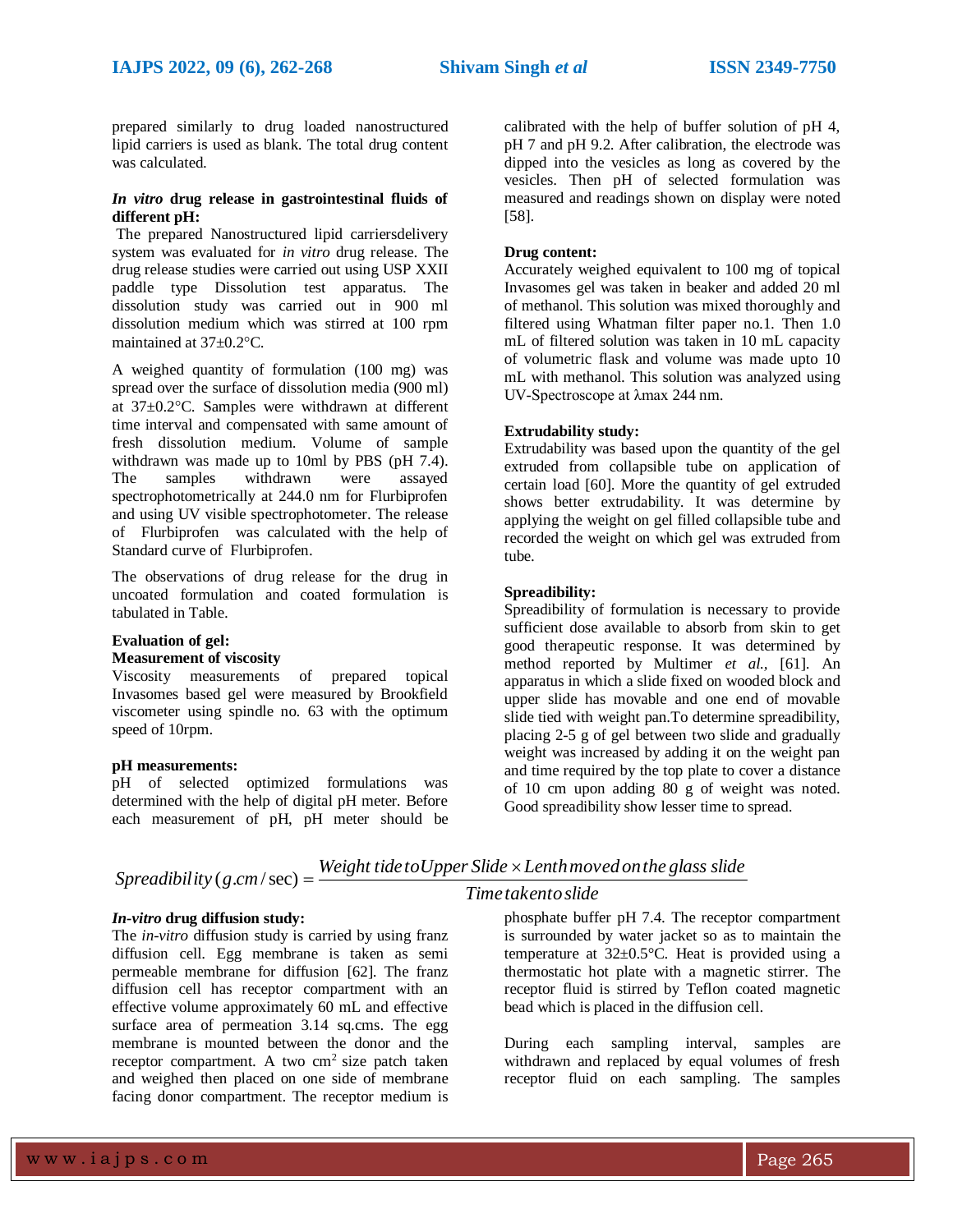withdrawn are analyzed spectrophotometrically at wavelength of 244 nm.

# **RESULTS AND DISCUSSION:**

Sixteen formulations of nanostructured lipid carriers prepared by using using OVAT (One variable at Time) optimization technique. Variables along with amount of lipid and attention of surfactant had been optimized additionally technique variables as stirring speed and stirring time have been optimized.

Particle size and Entrapment efficiency of drug loaded Nanostructured lipid carriers were carried out and the entrapment efficiency of formulations F1 to F16 was found to be  $260.25 \pm 4.11$ ,  $274.62 \pm 6.23$ , 249.66±4.77, 259.62±5.95, 261.37±4.82, 262.46±6.00, 255.58±6.20, 240.63±7.62,  $262.11\pm4.10$ ,  $255.58\pm6.20$ ,  $240.63\pm7.62$ 262.11±4.10, 257.92±3.95, 239.54±7.62, 289.20±5.39, 276.59±1.28, 299.63±4.62, 245.29±6.33 and 205.60±6.05 respectively.

The Entrapment efficiency of formulation F1 to F16 were found to be 60.66±0.60 to 78.51±0.25 respectively. The maximum entrapment efficiency was found in formulation F16 (88.76±0.44). The Drug content of formulation F16 was also found high in formulation F16 select as optimized formulation.

The prepared gel at least rpm of 10 exhibited a viscosity of  $3145\pm11$  to  $3145\pm11$ cps that indicates that the formulation has the desired viscosity required for semisolid formulation for proper packaging. It was found that the viscosity decreases as the rotational speed of viscometer increased suggesting that greater the shearing the lower viscosity favours easy spreadability further confirmed by spreadability and rheological testing.

pH of prepared gel was measured by using digital pH meter. The pH of the Gel was found to be in range of  $6.58 \pm 0.03$  to  $6.90 \pm 0.02$  which is good for skin pH. All the formulation of Gel was shown pH nearer to skin required i.e. pH of G1-  $6.90 \pm 0.02$ ,  $6.81 \pm 0.01$ and G3-6.58±0.03.

Spreadability plays considerable role in patient compliance and ensures uniform application of Gel to a larger area of the skin. The spreadability of the formulation G-2 was calculated as  $12.15\pm0.14$ cm/sec. The low value of spreadability coefficient of the Gel was sufficient suggesting easy spreading and no signs of grittiness. The lower value of spreadability indicates the lesser work required to spread the Gel over the skin, which means formulation was easily spreadable by applying small amount of shear.

Drug content of drug incorporated gel for formulation G-1, G-2 and G-3 was found to be 96.65±0.12**,**  98.85±0.25 and 97.05±0.14 respectively. The maximum drug content was found in formulation G-2  $(98.85\pm0.25)$ , select as optimized formulation.

When the regression coefficient values of were compared, it was observed that  $r^2$  values of First Order was maximum i.e. 0.955 hence indicating drug release from formulations was found to follow First Order.

|  | Table 2: Result for particle size, entrapment efficiency and drug content of drug loaded nanostructured lipid |  |  |
|--|---------------------------------------------------------------------------------------------------------------|--|--|
|  | carriers                                                                                                      |  |  |

| сан ісі э               |                   |                              |                     |  |
|-------------------------|-------------------|------------------------------|---------------------|--|
| <b>Formulation Code</b> | Particle size     | <b>Entrapment Efficiency</b> | <b>Drug Content</b> |  |
| F1                      | $260.25 \pm 4.11$ | $86.40 \pm 0.79$             | $98.25 \pm 0.12$    |  |
| F2                      | $274.62 \pm 6.23$ | $77.59 \pm 0.11$             | $99.45 \pm 0.15$    |  |
| F3                      | 249.66±4.77       | $82.85 \pm 0.24$             | $98.56 \pm 0.23$    |  |
| <b>F4</b>               | $259.62 \pm 5.95$ | $72.89 \pm 0.53$             | $98.75 \pm 0.25$    |  |
| F5                      | $261.37\pm4.82$   | $82.55 \pm 0.22$             | $97.98 \pm 0.45$    |  |
| F6                      | $262.46 \pm 6.00$ | $76.54 \pm 0.19$             | $97.98 \pm 0.65$    |  |
| F7                      | $255.58 \pm 6.20$ | $84.13 \pm 0.68$             | $98.89 \pm 0.85$    |  |
| F8                      | $240.63 \pm 7.62$ | $75.24 \pm 0.54$             | $99.54 \pm 0.14$    |  |
| F9                      | $262.11 \pm 4.10$ | $79.34 \pm 0.18$             | $99.56 \pm 0.25$    |  |
| <b>F10</b>              | $257.92 \pm 3.95$ | $67.50 \pm 0.57$             | $99.45 \pm 0.36$    |  |
| <b>F11</b>              | $239.54 \pm 7.62$ | $82.71 \pm 0.36$             | $98.48 \pm 0.78$    |  |
| F12                     | $289.20 \pm 5.39$ | $72.50 \pm 0.42$             | $97.56 \pm 0.78$    |  |
| <b>F13</b>              | $276.59 \pm 1.28$ | $60.66 \pm 0.60$             | $98.45 \pm 0.54$    |  |
| <b>F14</b>              | $299.63 \pm 4.62$ | $66.20 \pm 0.47$             | $99.65 \pm 0.87$    |  |
| F15                     | $245.29 \pm 6.33$ | $78.51 \pm 0.25$             | $99.25 \pm 0.48$    |  |
| F16                     | $205.60\pm 6.05$  | 88.76±0.44                   | $99.78 \pm 0.65$    |  |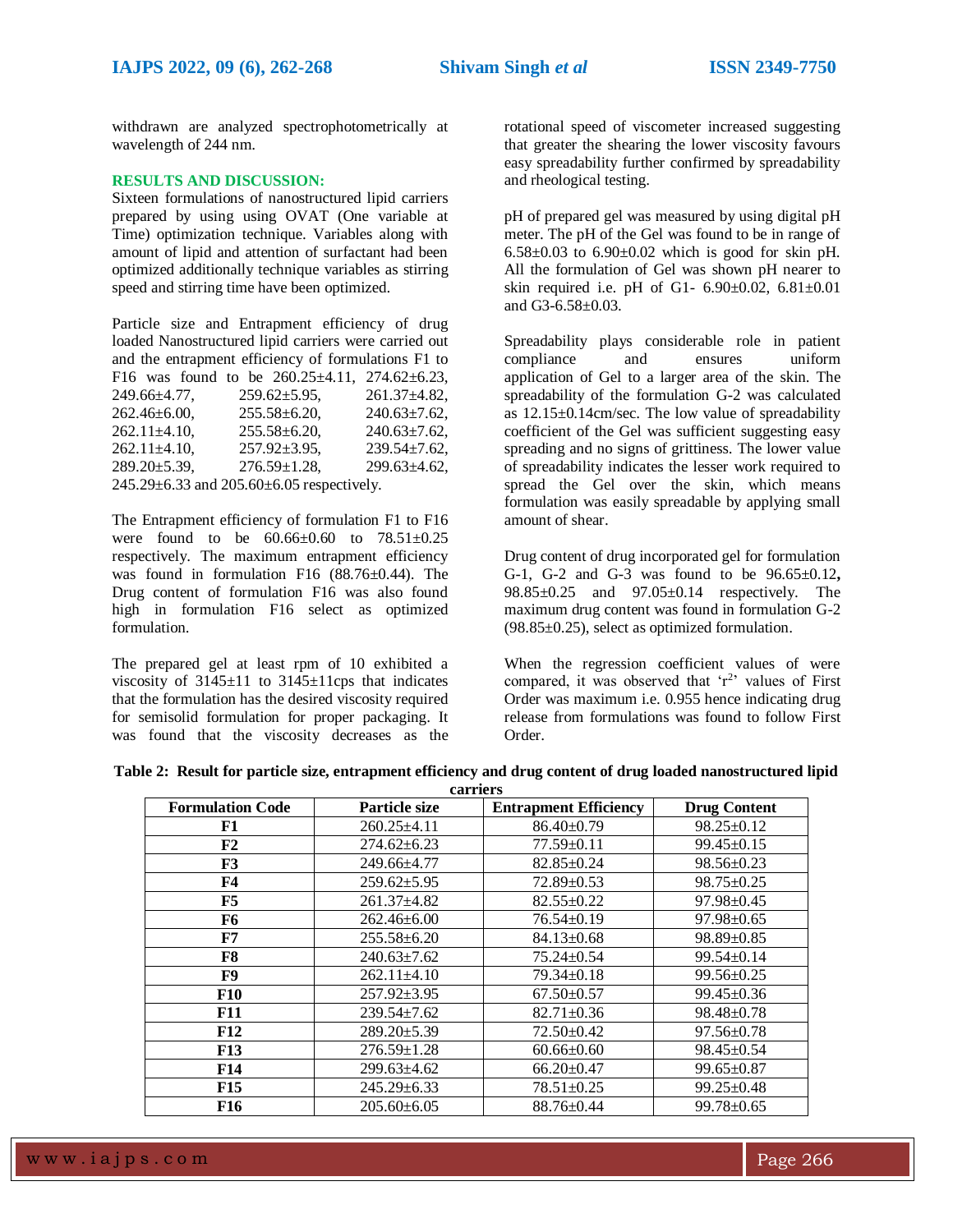# **Table 3: Particle size and Entrapment efficiency of Optimized Nanostructured lipid carriers**

| <b>Formulation Code</b> | Particle size (nm) | <b>Entrapment Efficiency</b> | <b>Zeta potential</b> |
|-------------------------|--------------------|------------------------------|-----------------------|
| ' 10                    | $205.60 \pm 6.05$  | 88.<br>ாபெ.                  |                       |

| S. No.      | Time (hrs) |                           |
|-------------|------------|---------------------------|
|             |            | % Cumulative Drug Release |
|             |            | 4.8                       |
| 2           | 2          | 7.2                       |
| 3           | 3          | 13.0                      |
| 4           | 4          | 18.9                      |
| 5           | 5          | 25.7                      |
| 6           | 6          | 37.0                      |
| 7           | 7          | 58.4                      |
| 8           | 8          | 66.7                      |
| $\mathbf Q$ | 9          | 73.1                      |
| 10          | 10         | 82.3                      |
| 11          | 12         | 88.6                      |

# **Table 4: Cumulative % drug release**

# **Table 5: Characterization of gel based formulation**

| <b>Gel formulation</b> | <b>Viscosity</b><br>(cps) | Ph              | Drug<br>Content $(\% )$ | Extrudability (g) | <b>Spreadibility</b><br>(g.cm/sec) |
|------------------------|---------------------------|-----------------|-------------------------|-------------------|------------------------------------|
| $G-1$                  | $3545 \pm 10$             | $6.90 \pm 0.02$ | $96.65 \pm 0.12$        | $170+3$           | $13.25 \pm 0.32$                   |
| $G-2$                  | $3332+15$                 | $6.81 \pm 0.01$ | $98.85 \pm 0.25$        | $155 + 4$         | $12.15 \pm 0.14$                   |
| $G-3$                  | $3145 \pm 11$             | $6.58 \pm 0.03$ | $97.05 \pm 0.14$        | 142+5             | $11.41 \pm 0.21$                   |

# **Table 6:** *In vitro* **drug release study of optimized gel formulation G-2**

| S. No.         | Time (hr)      |       | % Cumulative Drug Release* |       |  |
|----------------|----------------|-------|----------------------------|-------|--|
|                |                | $G-1$ | $G-2$                      | $G-3$ |  |
| 1              | 0.5            | 25.65 | 20.23                      | 18.85 |  |
| 2              |                | 38.89 | 35.65                      | 23.32 |  |
| 3              | $\overline{2}$ | 49.95 | 45.85                      | 29.98 |  |
| $\overline{4}$ | 4              | 70.23 | 65.56                      | 38.85 |  |
| 5              | 6              | 79.98 | 73.32                      | 49.85 |  |
| 6              | 8              | 96.65 | 88.89                      | 62.23 |  |
| 7              | 10             | 98.78 | 96.65                      | 76.65 |  |
| 8              | 12             | 98.95 | 98.45                      | 89.98 |  |